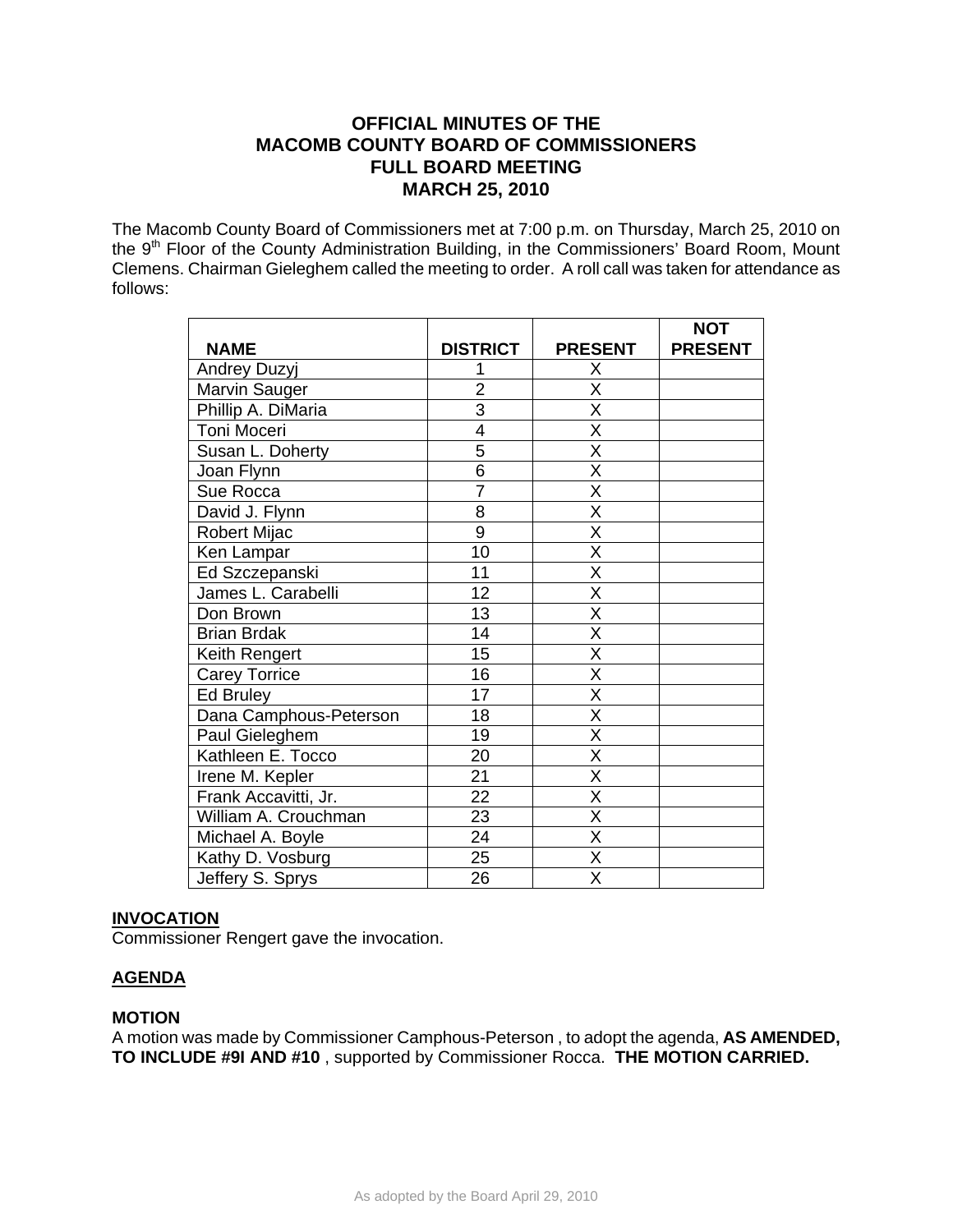### **MINUTES**

## **MOTION**

A motion was made by Commissioner Duzyj, to approve the minutes dated February 25, 2010 and March 24, 2010 (Special), supported by Commissioner Rengert. **THE MOTION CARRIED**.

## **PUBLIC PARTICIPATION**

Norman Gilmore 52580 Bordeaux Lane, Shelby Township Kenneth Decock, 80575 Holmes Road, Armada Pete Mannino, 29815 Oakgrove, St. Clair Shores

# *COMMITTEE REPORTS*

# **TECHNOLOGY & COMMUNICATIONS COMMITTEE – March 15, 2010**

The clerk read the recommendation from the Technology & Communications Committee and a motion was made by Chair Accavitti, supported by Vice-Chair Boyle, to adopt the committee recommendation:

1. Approve the following miscellaneous department requests:

Two laptop computers and software for Planning and Economic Development at a cost not to exceed \$2,346.53; funding is available in the Aerial Photo and Community Block Grant;

10 laptop computers and software, two color laser jet printers and one DVD duplicator for the Prosecutor's Office at a cost not to exceed \$14,426.67; funding is available in the IT capital fund; and

Four door access controllers for the Macomb County Jail Building Security System at a cost not to exceed \$8,331.60; funding is available in the Sheriff Forfeiture Fund.

# **THE MOTION CARRIED.**

### **BUILDING, ROADS AND PUBLIC WORKS COMMITTEE – March 15, 2010**

The clerk read the recommendations from the Building, Roads and Public Works Committee and a motion was made by Chair Duzyj, supported by Vice-Chair Carabelli, to adopt the committee recommendations:

- 1. Approve the confirmation of agreement for Plante & Moran to provide audit services for the Road Commission of Macomb County for fiscal year ending September 30, 2010.
- 2. Authorize payment of the following invoice: Juvenile Justice Center-Phase II Bernco, Inc. \$45,470.82 Further, funds are available in the capital budget. (Record **NO** vote for Sprys)
- 3. Approve the request from Turning Pointe, Inc. for the use of the county's parking structure for a "Trunk or Treat" event on Saturday, October 23, 2010 from 9 a.m. – 4 p.m.
- 4. Approve the request from the Friends of Mt. Clemens for use of the County lot behind the Buffalo Wild Wings building for a Bud Light Car Show and Cruise Night event.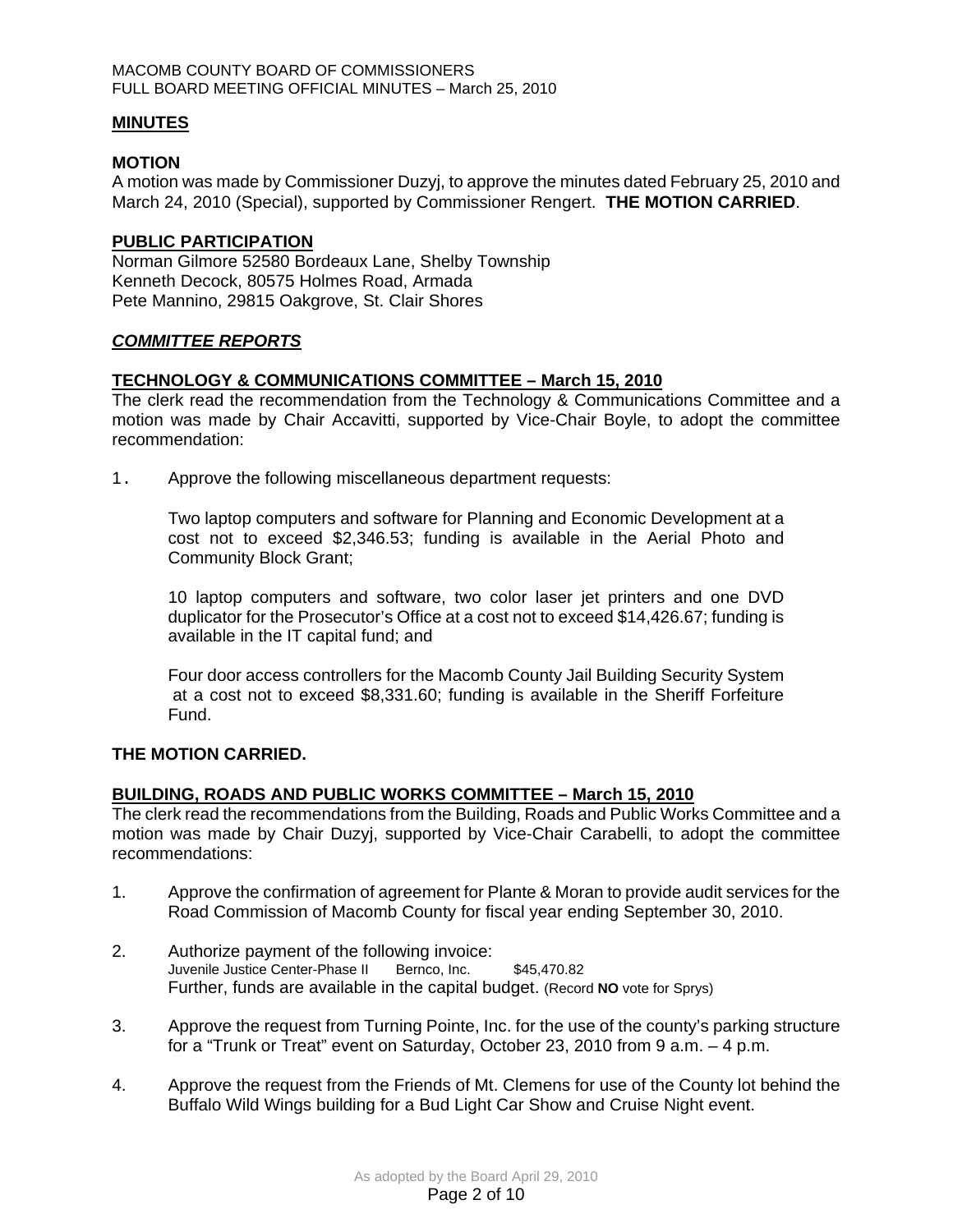- 5. Approve the lease extension between the County of Macomb and Macomb County Bar Association.
- 6. Award the County building cooling tower replacement project to the low bidder, Temperature Services, Inc., in the amount of \$58,630; funds are available in the capital budget.

# **THE MOTION CARRIED.**

# **PUBLIC SAFETY AND CORRECTIONS COMMITTEE – March 16, 2010**

The clerk read the recommendation from the Public Safety and Corrections Committee and a motion was made by Chair DiMaria, supported by Vice-Chair Boyle, to adopt the committee recommendation:

1. Authorize the Board Chairman to sign and enter into an amendment to the agreement between the County of Macomb and Patriot Services Corporation.

# **THE MOTION CARRIED.**

# **PLANNING & ECONOMIC DEVELOPMENT COMMITTEE– March 17, 2010**

The clerk read the recommendations from the Planning & Economic Development Committee and a motion was made by Co-Chairs Carabelli & Bruley, supported by Vice-Chair D. Flynn, to adopt the committee recommendations:

- 1. Support the grant application from the Michigan Natural Resources Trust Fund Lake for the acquisition of the proposed St. Clair Shoreline Trail in Harrison Township.
- 2. Authorize the Planning and Economic Development Department to: 1) request, evaluate and select proposals from developers of owner housing for families >50% AMI and/or 2) amend the NSP to allow redevelopment projects and sub-contract with Center Line, Eastpointe and Mount Clemens to develop and implement them and to submit a program amendment to HUD.
- 3. Authorize the Planning and Economic Development Department to request, evaluate and select proposals for contractual administrative services for continued efficient operations in all community development programs and to authorize the Board Chair to execute contract(s) as necessary for those services.

# **THE MOTION CARRIED.**

# **SENIOR SERVICES COMMITTEE– March 18, 2010**

The clerk read the recommendations from the Senior Services Committee and a motion was made by Chair Rocca, supported by Vice-Chair Moceri, to adopt the committee recommendations:

- 1. Concur with continuation of existing MORC Home Care, Inc., MI Business Associate agreement.
- 2. Accept rental contract between Macomb County Senior Citizen Services and Gibraltar Trade Center North, Inc.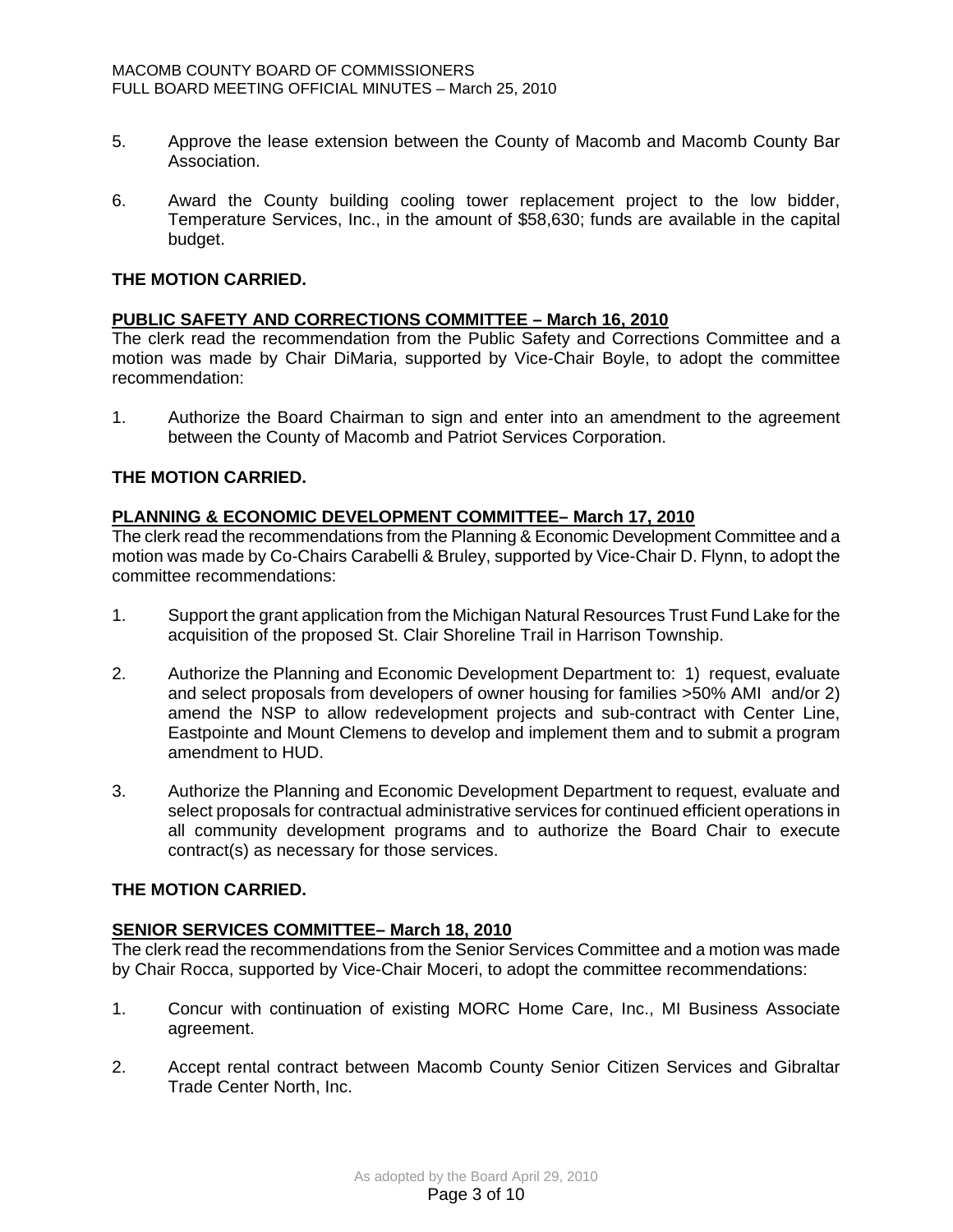# **THE MOTION CARRIED.**

## **HEALTH & ENVIRONMENTAL SERVICES COMMITTEE– March 18, 2010**

The clerk read the recommendations from the Health & Environmental Services Committee and a motion was made by Chair Camphous-Peterson, supported by Vice-Chair J. Flynn, to adopt the committee recommendations:

- 1. Authorize the Health Department to apply for a U.S.E.P.A. Community Action for a Renewed Environment (C.A.R.E.) program grant in the amount of \$35,000.
- 2. Authorize the Health Department to apply to the Michigan Department of Community Health for a WIC Peer Counseling grant in the amount of approximately \$40,000.

### **THE MOTION CARRIED.**

# **PUBLIC SERVICES COMMITTEE – March 18, 2010**

The clerk read the recommendations from the Public Services Committee and a motion was made by Vice-Chair Tocco, supported by Commissioner Accavitti, to adopt the committee recommendations:

- 1. Authorize the Community Services Agency to receive \$37,042 in American Recovery and Reinvestment Act (ARRA) funds from the Department of Education for the Commodity Food Program.
- 2. Authorize the Community Services Agency to receive \$80,190 from the Department of Education to support the Emergency Food and Assistance Program (TEFAP).

# **THE MOTION CARRIED.**

### **PERSONNEL COMMITTEE – March 22, 2010**

The clerk read the recommendations from the Personnel Committee and a motion was made by Chair Mijac, supported by Vice-Chair Tocco, to adopt the committee recommendations:

| Approve reconfirmation of the following vacancies: |                             |  |  |
|----------------------------------------------------|-----------------------------|--|--|
| One Administrative Assistant                       | <b>MSU Extension</b>        |  |  |
| One Assistant Prosecutor IV                        | <b>Prosecuting Attorney</b> |  |  |

- 2. Approve the addition of one Nutritionist position at the Health Department.
- 3. Approve a one-year contract for Employee Assistance Program Services with Health Management Systems of America, consistent with the request for proposal (RFP).
- 4. Authorize the Department of Planning And Economic Development to compensate a parttime student intern; funding is available in the department's salary account.
- 5. Approve ratification of the balance of the three-year labor agreement with AFSCME Local 411-District Courts from January 1, 2008 to December 31, 2010.

### **THE MOTION CARRIED.**

# **AD HOC COMMITTEE TO SELECT DIRECTOR OF FINANCE DEPT – MARCH 22, 2010**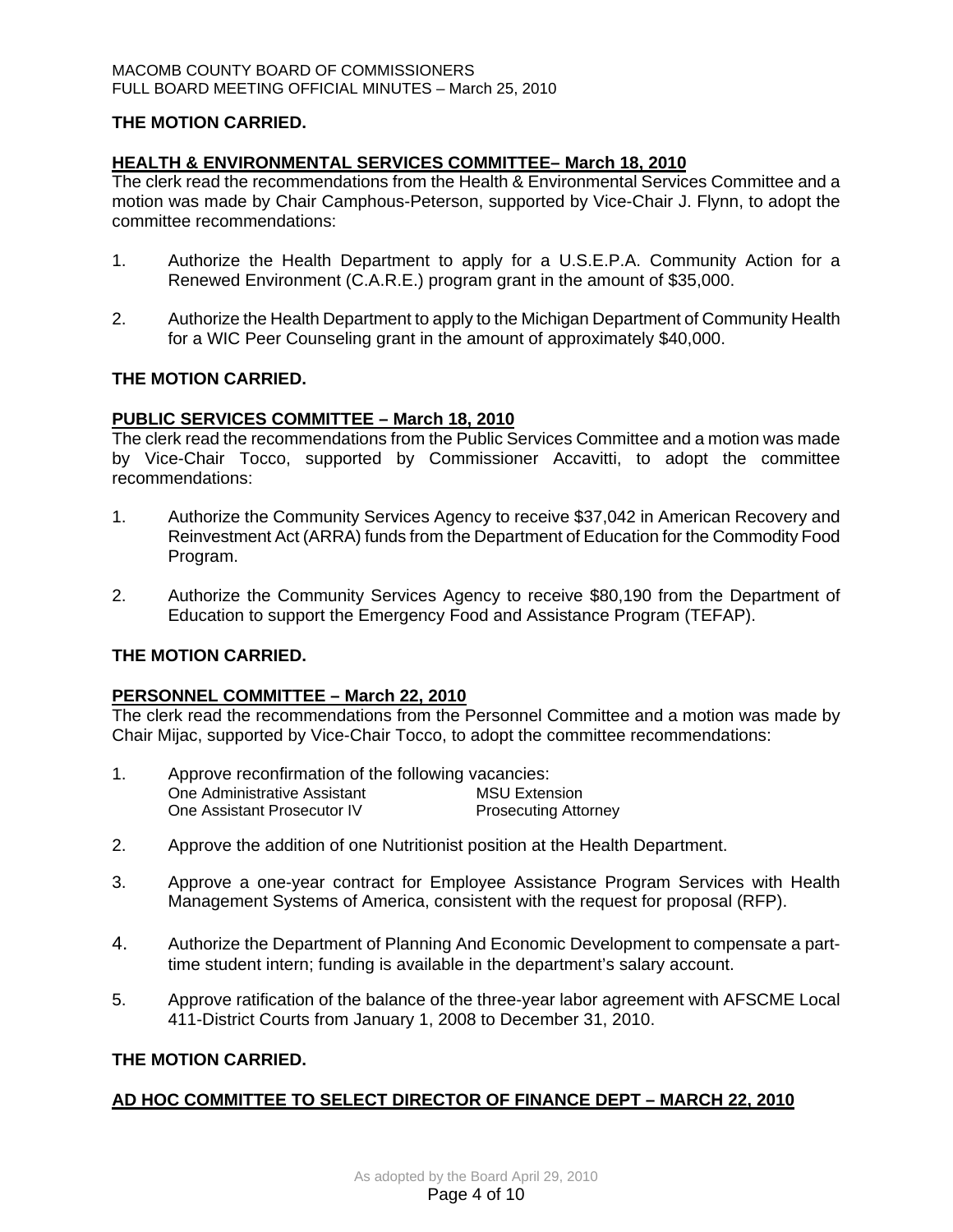The clerk read the recommendations from the Ad Hoc Committee to Select Director of Finance Department:

- 1. A motion was made by MIjac, supported by Brdak to recommend that Gilbert Chang, the top scorer, be offered the position of Director of the Finance Department.
- 2. A motion was made by Brdak, supported by Mijac, to recommend a salary of \$110,466.87 for the position of Director of the Finance Department.

# **SUBSTITUTE MOTION**

A substitute motion was made by Commissioner DiMaria to hire John Foster as Finance Director and Gilbert Chang as Assistant Finance Director, supported by Commissioner Duzyj.

#### A roll call vote was taken:

Voting Yes were: Crouchman, DiMaria, Doherty, Duzyj, J. Flynn, Lampar, Rocca and Sprys. There were 8 Yes votes. Voting No were: Accavitti, Boyle, Brdak, Brown, Bruley, Camphous-Peterson, Carabelli, D. Flynn, Kepler, Mijac, Moceri, Rengert, Sauger, Szczepanski, Tocco, Torrice, Vosburg and Gieleghem. There were 18 No votes.

### **THE SUBSTITUTE MOTION FAILED.**

A roll call vote was taken on recommendation 1:

Voting Yes were: Accavitti, Boyle, Brdak, Bruley, Camphous-Peterson, Carabelli, Crouchman, D. Flynn, Kepler, Lampar, Mijac, Moceri, Rocca, Sauger, Sprys, Szczepanski, Tocco, Torrice, Vosburg and Gieleghem. There were 20 Yes votes. Voting No were: Brown, DiMaria, Doherty, Duzyj, J. Flynn and Rengert. There were 6 No votes.

### **THE MOTION CARRIED.**

The motion for recommendation 2 was voted on:

**THE MOTION CARRIED.** (Record NO votes Carabelli, Dimaria, Duzyj and Crouchman)

### **BUDGET COMMITTEE – March 23, 2010**

The clerk read the recommendations from the Budget Committee and a motion was made by Chair Brdak, supported by Vice-Chair Sprys, to adopt the committee recommendations:

- 1. Approve the disbursement of wireless E-911 funds pursuant to Macomb County's amended 911 Plan per schedule a (attached) utilizing population figures supplied by SEMCOG.
- 2. Approve the memorandum of agreement between Macomb County and Michigan State University for an Agricultural and Food Specialist position in the Planning and Economic Development Department and to fund it with \$30,000 previously allocated for the Soil Conservation District. (Record **NO** votes for Doherty and Rengert)
- 3. Adopt the December 2008 actuary plan prepared by the firm Gabriel Roeder Smith & Company, using 0% general employee salary increase assumption in developing the rates used in the 2010 budget. Further, direct Gabriel Roeder Smith & Company to use the same 0% general employee salary increase assumption in the development of the 2009 actuary plan for the 2011 budget.
- 4. Adopt a County drain debt requirement of .0050 mill for inclusion on the December, 2010 millage levy.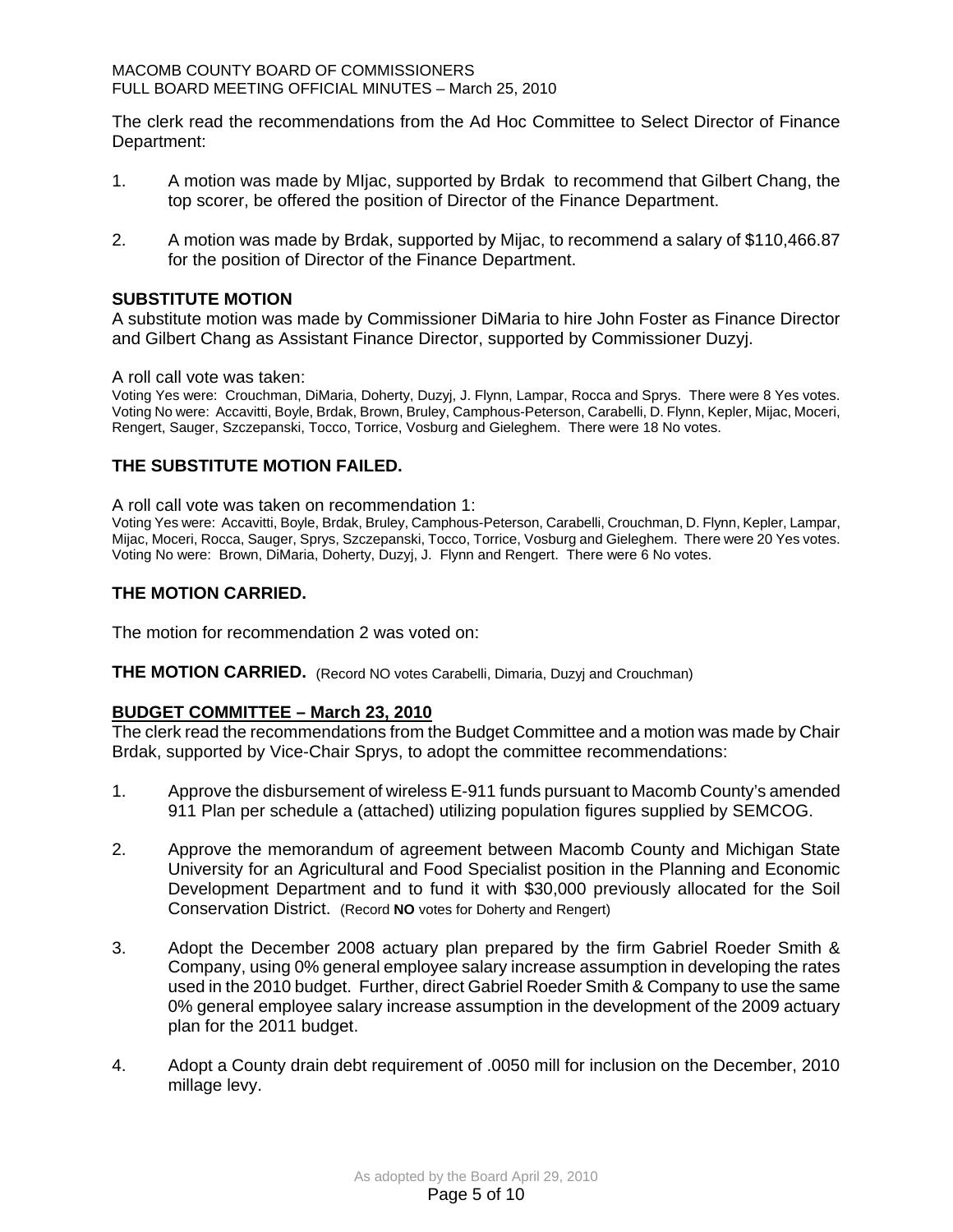# **THE MOTION CARRIED.**

# **FINANCE COMMITTEE – March 24, 2010**

The clerk read the recommendations from the Finance Committee and a motion was made by Chair Kepler, supported by Vice-Chair Bruley, to adopt the committee recommendations:

- 1. Approve the monthly bills and authorize payment; further, to approve the payroll in the amount of \$9,649,927.27, with necessary modifications to the appropriations. (Torrice abstaining from bills for Torrice and Zalewski, PLLC/fees-defense attorneys.)
- 2. Concur with the fleet manager and approve the following vehicle purchases:

Two 2010 Ford Expeditions for the Sheriff's Department to the lowest responsible bidder, Signature Ford, Perry, Michigan, in the amount of \$52,462,

Four 2010 Ford E350 Super Club Wagons for the Sheriff's Department to the lowest responsible bidder, Signature Ford, Perry, Michigan, in the amount of \$90,276 and

Eight 2010 Ford Crown Victoria police interceptors for the Sheriff's Department to the lowest responsible bidder, Signature Ford, Perry, Michigan, in the amount of \$162,488.

Further, funds are available in the 2010 vehicle account.

- 3. Adopt a \$50 daily meal allowance for international travel.
- 4. Concur with the recommendation of the Human Resources and Risk Management and Safety Departments to offer Golden Dental Plans, Inc. as a second dental HMO option to active employees; enrollment to be offered from June 1 through June 11, 2010 with an effective date of coverage of July 1, 2010.
- 5. Concur in the recommendations of Corporation Counsel concerning the following: the case of Eugene Uhrynowski, et al vs. County of Macomb, et al and the case of Christopher Walker, et al vs. County of Macomb, et al.

### **THE MOTION CARRIED**.

# **AD HOC COMMITTEE TO SELECT DIRECTOR/HEALTH OFFICER OF HEALTH DEPARTMENT MARCH 24, 2010**

The clerk read the recommendations from the Ad Hoc Committee to Select Director/Health Officer of Health Department:

1. A motion was made by J. Flynn, supported by Brown, to recommend that Steve Gold be offered the position of Director/Health Officer of the Health Department with a salary of \$101,560.02.

### **THE MOTION CARRIED.**

### **RESOLUTIONS/TRIBUTES**

Commissioner Duzyj asked to separate Item 9c.

### **MOTION**

A motion was made by Commissioner Kepler, to adopt the following Resolutions in their entirety,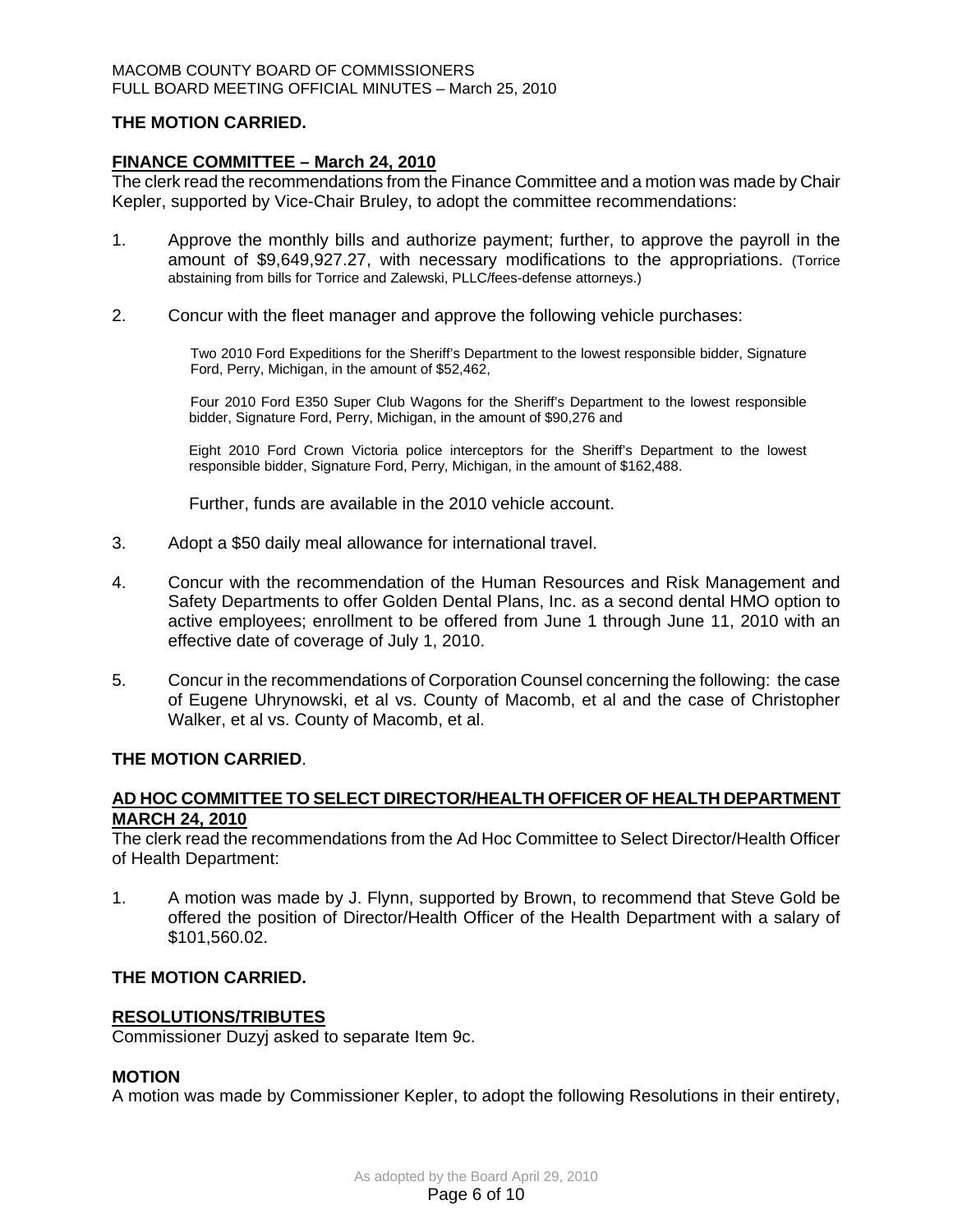supported by Commissioner Rengert.

| Res. No. 10-18 | Commending Matthew Lewis on the Honor of Achieving the Status of Eagle<br>Scout in the Boy Scouts of America (offered by Sprys; recommended by Buildings,<br>Roads & Public Works Committee on 03/15/10)                                                                                              |
|----------------|-------------------------------------------------------------------------------------------------------------------------------------------------------------------------------------------------------------------------------------------------------------------------------------------------------|
| Res. No. 10-20 | Declaring April 11-17, 2010 as Public Health Week in Macomb County and<br>Recognizing the Efforts of the Macomb County Health Department (offered by<br>Board Chair; recommended by Health & Environmental Services Committee on 03/18/10)                                                            |
| Res. No. 10-17 | Commemorating the 35 <sup>th</sup> Anniversary of Ray Township Fire & Rescue and<br>Jim DiMaria, Edwin Constantine and Cecil Schoenherr (offered by Rengert &<br>DiMaria; recommended by Finance Committee on 03/24/10)                                                                               |
| Res. No. 10-19 | Commending Macomb Community College on Their Production of Forgotten,<br>(offered by D. Flynn and Moceri; recommended by Finance Committee on 03/24/10)                                                                                                                                               |
| Res. No. 10-21 | Commending Michael J. Damman for is Generous Donation to the Macomb<br>Incubator (offered by board Chair; recommended by Finance Committee on 03/24/10)                                                                                                                                               |
| Res. No. 10-22 | Support for the MDNRE Trust Fund Development Grant Application for the<br>"James B. and Ann V. Nicholson Nature Center and Floodplain Conservation<br>Easement" Utilizing Financial Contributions of Mr. and Mrs. Nicholson (offered<br>by Board Chair; recommended by Finance Committee on 03/24/10) |
| Res. No. 10-23 | Resolution of Tribute to Staff Sergeant Richard J. Jordan (offered by Camphous-<br>Peterson and Torrice)                                                                                                                                                                                              |
| Res. No. 10-25 | Proclaiming the week of April 18, 2010 through April 24, 2010 Administrative<br>Professionals Week in Macomb County.                                                                                                                                                                                  |

# **THE MOTION CARRIED.**

Res. No. 10-20 Full Faith and Credit for the Recovery Zone Bond Allocation – North Gratiot Interceptor Drain (offered by Board Chair; recommended by Finance Committee on 03/24/10)

A roll call vote was taken as required by law. All voted yes.

# **THE MOTION CARRIED.**

# **APPROVE TRAVEL REQUEST FOR PLANNING & ECONOMIC DEVELOPMENT DEPARTMENT**

### **MOTION**

A motion was made by Commissioner D. Flynn, to approve out of country (Shanghai, China) travel request for Planning & Economic Department, supported by Commissioner Sprys. **THE MOTION CARRIED.** 

# **APPOINTMENTS**

Board Appointment: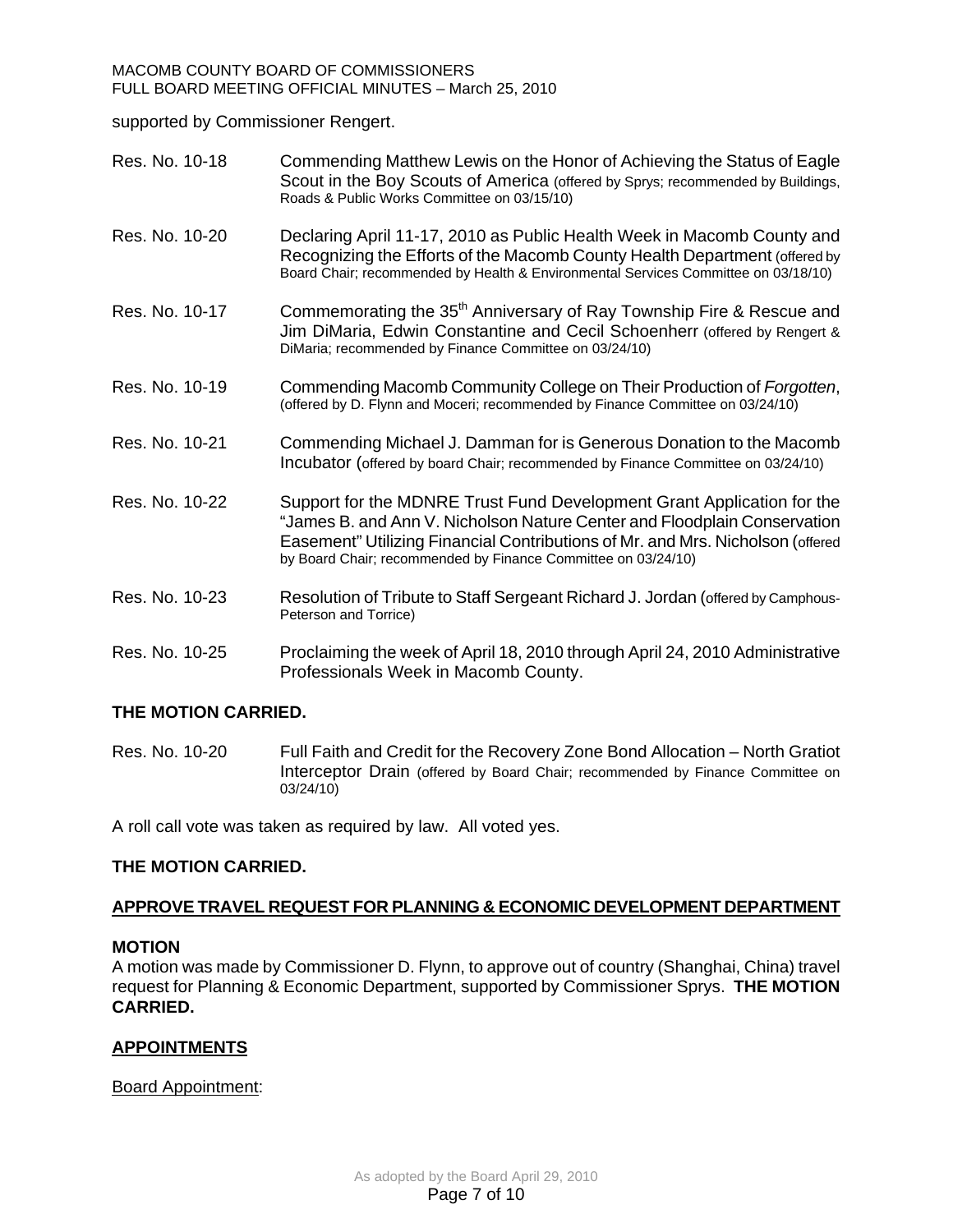### a) **Cobo Citizens Advisory Council**

1 vacancy - 4 year term starting April 1, 2010 to March 31, 2014

- Frank P. Benson
- Patrick DeLaere
- Robert A. DeSalvio
- Stanley John Simek, Jr.
- Lawrence B. Thomas
- David B. Weaver
- Otto. A. Wilhelm

#### A roll call vote was taken:

Voting for Benson were: Accavitti, Boyle, Brdak, Brown, Bruley, Camphous-Peteson, Crouchman, DiMaria, Doherty, Duzyj, D. Flynn, J. Flynn, Kepler, Lampar, Mijac, Moceri, Rocca, Sauger, Sprys, Szczepanski, Tocco, Torrice, Vosburg and Gieleghem. (24 votes) Voting for DeSalvio was: Carabelli (1 vote) Voting for Wilhelm was: Rengert (1 vote)

# **Frank Benson was appointed.**

#### b) **Community Mental Health Services Board**

4 vacancies - 3 year terms starting April 1, 2010 to March 31, 2014

- Patricia Bill (reappointment)
- Louis J. Burdi (reappointment)
- Linda K. Busch (reappointment)
- Rose Mrosewski (reappointment)
- Mark Michael Koroi (appointment)

#### A roll call vote was taken:

All voted for Bill. (26 votes)

All voted for Burdi. (26 votes)

Voting for Busch were: Accavitti, Boyle, Brdak, Brown, Bruley, Camphous-Peterson, Carabelli, Crouchman, Doherty, Duzyj, D. Flynn, J. Flynn, Kepler, Lampar, Mijac, Moceri, Rengert, Rocca, Sauger, Sprys, Szczepanski, Tocco, Torrice, Vosburg and Gieleghem. (25 votes)

Voting for Mrosewski were: Accavitti, Boyle, Brdak, Bruley, Camphous-Peterson, Carabelli, Crouchman, Doherty, Duzyj, D. Flynn, J. Flynn, Kepler, Lampar, Mijac, Moceri, Rengert, Rocca, Sauger, Sprys, Szczepanski, Tocco, Torrice, Vosburg and Gieleghem. (24 votes)

Voting for Koroi was: Brown. (1 vote)

# **Patricia Bill, Louis J. Burdi, Linda K. Busch and Rose Mrosewski were appointed.**

### Appointments made by Board Chair:

### c) **Community Corrections Advisory Council**

3 vacancies - 4 year term starting April 1, 2010 to March 31, 2014

- Honorable Peter J. Maceroni, Circuit Court Judge (reappointment)
- Honorable Pamela G. O'Sullivan, Probate Court Judge (reappointment)
- Honorable Joseph Craigen Oster, District Court Judge (reappointment)

### **MOTION**

A motion was made by Commissioner Doherty to approve the appointments as recommended by the Board Chair, supported by Commissioner Camphous-Peterson. **THE MOTION CARRIED.**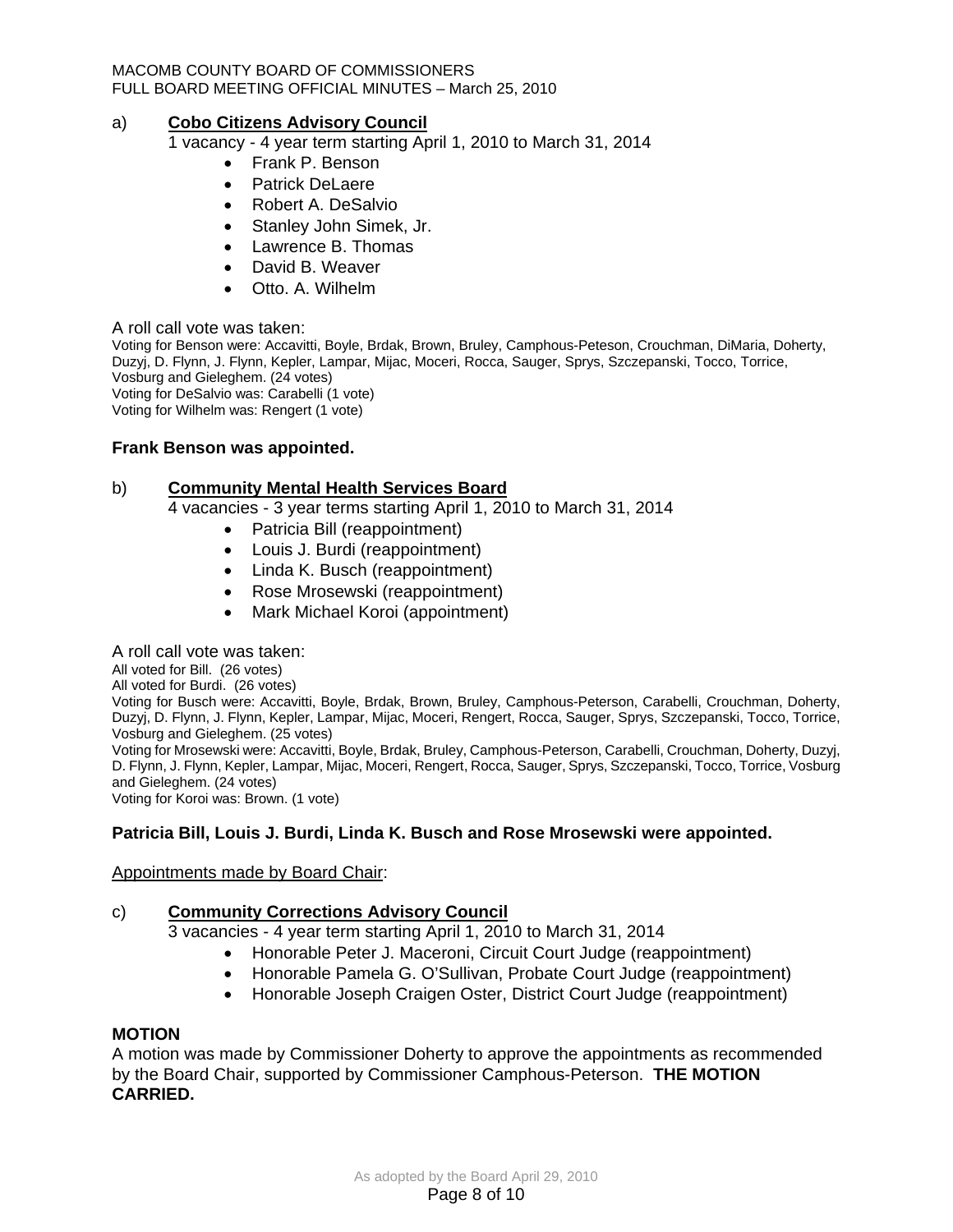### **NEW BUSINESS**

None

#### **PUBLIC PARTICIPATION**

Brian Negovan, 48240 Sherringham, Macomb Twp. Pastor D.L. Bradley, 22645 Quinn Road, Clinton Township Louis Burdi, 4901 N. Grand Oak Drive, Warren Greg Murray, 36497 Union Lake Road Steve Gold, 13340 Belfour, Huntington Woods Marty Prehn, 24701 Cubberness, St. Clair Shores

# **ROLL CALL**

|                        |                 |                         | <b>NOT</b>     |
|------------------------|-----------------|-------------------------|----------------|
| <b>NAME</b>            | <b>DISTRICT</b> | <b>PRESENT</b>          | <b>PRESENT</b> |
| <b>Andrey Duzyj</b>    |                 | Χ                       |                |
| Marvin Sauger          | $\overline{2}$  | X                       |                |
| Phillip A. DiMaria     | $\overline{3}$  | Χ                       |                |
| Toni Moceri            | $\overline{4}$  | $\overline{\mathsf{x}}$ |                |
| Susan L. Doherty       | 5               | $\overline{\mathsf{x}}$ |                |
| Joan Flynn             | 6               | X                       |                |
| Sue Rocca              | $\overline{7}$  | $\overline{\mathsf{x}}$ |                |
| David J. Flynn         | 8               | X                       |                |
| Robert Mijac           | $\overline{9}$  | $\overline{\mathsf{x}}$ |                |
| Ken Lampar             | 10              | $\overline{\mathsf{x}}$ |                |
| Ed Szczepanski         | 11              | X                       |                |
| James L. Carabelli     | 12              | $\overline{\mathsf{x}}$ |                |
| Don Brown              | 13              | $\overline{\mathsf{x}}$ |                |
| <b>Brian Brdak</b>     | 14              | X                       |                |
| Keith Rengert          | 15              | $\overline{\mathsf{x}}$ |                |
| <b>Carey Torrice</b>   | 16              | $\overline{\mathsf{x}}$ |                |
| <b>Ed Bruley</b>       | 17              | X                       |                |
| Dana Camphous-Peterson | 18              | $\overline{\mathsf{x}}$ |                |
| Paul Gieleghem         | 19              | $\overline{\mathsf{x}}$ |                |
| Kathleen E. Tocco      | 20              | X                       |                |
| Irene M. Kepler        | 21              | $\overline{\mathsf{x}}$ |                |
| Frank Accavitti, Jr.   | $\overline{22}$ | $\overline{\mathsf{x}}$ |                |
| William A. Crouchman   | 23              | X                       |                |
| Michael A. Boyle       | $\overline{24}$ | $\overline{\mathsf{x}}$ |                |
| Kathy D. Vosburg       | 25              | $\overline{\mathsf{x}}$ |                |
| Jeffery S. Sprys       | 26              | X                       |                |

# **ADJOURNMENT**

### **MOTION**

A motion was made by Commissioner Duzyj, to adjourn, supported by Commissioner Torrice. **THE MOTION CARRIED.** 

Chair Gieleghem adjourned the meeting at 8:40 p.m., until the call of the Chair.